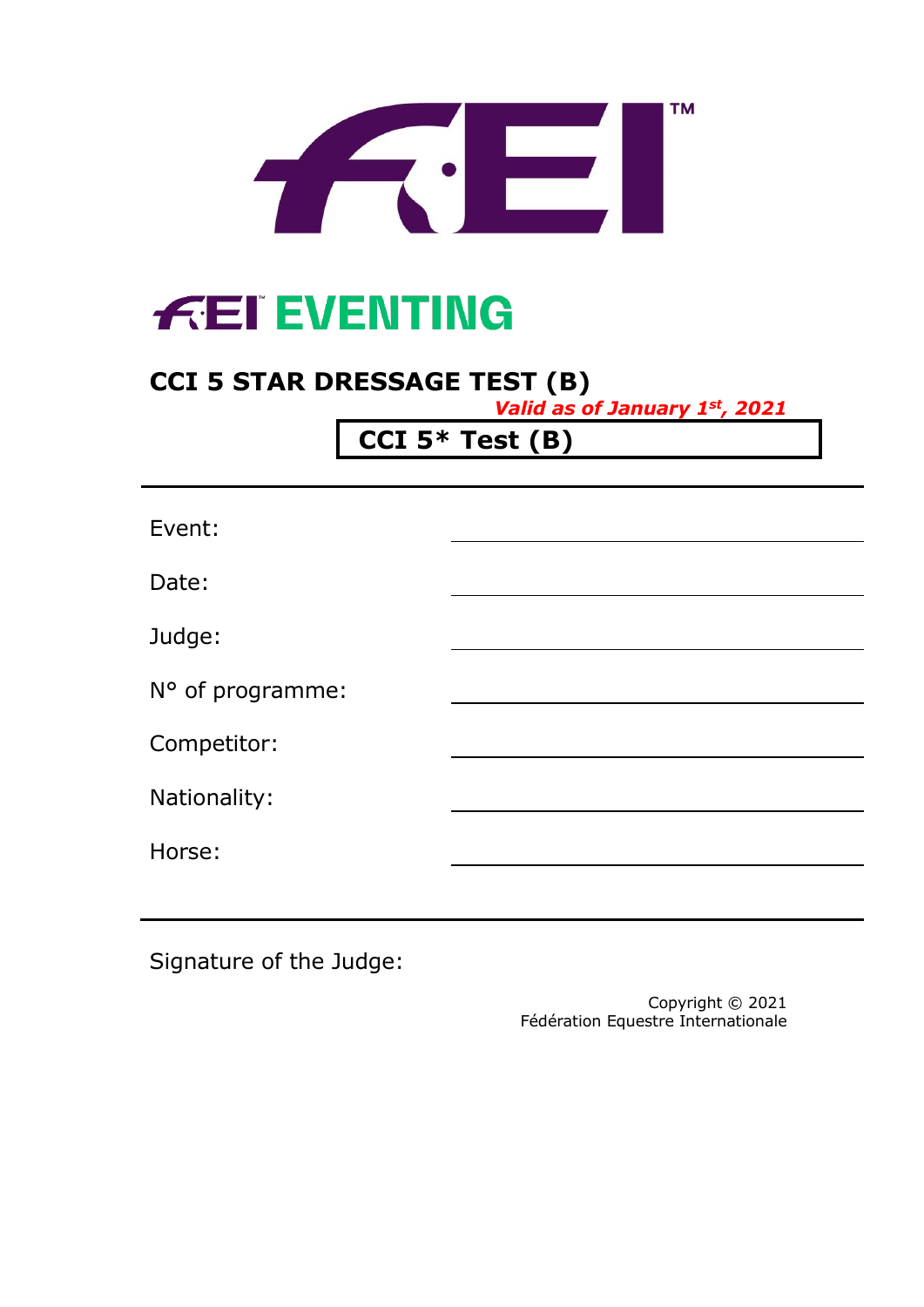### **2021 FEI EVENTING CCI 5\* DRESSAGE TEST B**

**CCI 5\* Test B**

page 1

**Time : from entrance to final salute – approx 5 minutes Judge on the side should be positioned at B**

|    |                | <b>TEST</b>                             | <b>Directive ideas</b>                                | <b>Mark</b> | <b>MARK</b> | <b>Remarks</b> |
|----|----------------|-----------------------------------------|-------------------------------------------------------|-------------|-------------|----------------|
|    | A              | Enter at collected                      | Regularity, rhythm, and                               | 10          |             |                |
|    | Ι.             | canter<br>Halt, salute, proceed         | straightness of canter.<br>Transition to halt,        |             |             |                |
| 1  |                | collected trot                          | immobility, contact and                               |             |             |                |
|    | C              | Track right                             | poll. Transition to<br>collected trot. Balance of     |             |             |                |
|    |                |                                         | the turn.                                             |             |             |                |
|    | $C-M$          | Collected trot                          | Regularity, rhythm,                                   | 10          |             |                |
| 2  | M-X-K<br>K     | Medium trot<br>Collected trot           | elasticity, lengthening of<br>stride and frame.       |             |             |                |
|    |                |                                         | Transitions.                                          |             |             |                |
|    | $F-X$          | Half-pass left                          | Regularity and quality of                             | 10          |             |                |
| 3  |                |                                         | trot, collection and<br>balance, flexion, bend,       |             |             |                |
|    |                |                                         | fluency, crossing of legs.                            |             |             |                |
|    | $\pmb{\chi}$   | Circle right 8 meters                   | Quality of trot and bend,<br>size of circle.          | 10          |             |                |
| 4  |                |                                         |                                                       |             |             |                |
|    |                |                                         |                                                       |             |             |                |
|    | $X-G$<br>C     | Shoulder in right<br>Track left         | Regularity and quality of<br>trot, collection and     | 10          |             |                |
| 5  |                |                                         | balance, flexion, bend                                |             |             |                |
|    | $H-X-F$        | Extended trot                           | and angle.<br>Extension and regularity                | 10          |             |                |
|    | F              | Collected trot                          | of steps, elasticity,                                 |             |             |                |
| 6  |                |                                         | balance and lengthening                               |             |             |                |
|    |                | Transitions to and from                 | of frame.<br>Rhythm, engagement of                    | 10          |             |                |
| 7  |                | extended trot                           | hind legs into extended                               |             |             |                |
|    |                |                                         | trot and return to                                    |             |             |                |
|    | $K-X$          | Half-pass right                         | collected trot.<br>Regularity and quality of          | 10          |             |                |
| 8  |                |                                         | trot, collection and                                  |             |             |                |
|    |                |                                         | balance, flexion, bend,<br>fluency, crossing of legs. |             |             |                |
|    | $\pmb{\chi}$   | Circle left 8 meters                    | Quality of trot and bend,                             | 10          |             |                |
| 9  |                |                                         | size of circle.                                       |             |             |                |
|    |                |                                         |                                                       |             |             |                |
|    | $X-G$          | Shoulder in left                        | Regularity and quality of                             | 10          |             |                |
| 10 |                |                                         | trot, collection and<br>balance, flexion, bend        |             |             |                |
|    |                |                                         | and angle.                                            |             |             |                |
|    | C              | Track right and<br>transition to medium | Transition to walk.<br>Regularity of steps,           | $10\,$      |             |                |
| 11 |                | walk                                    | rhythm, outline and                                   |             |             |                |
|    |                |                                         | acceptance of contact.                                |             |             |                |
|    | $M-E$          | Extended walk                           | Regularity, lengthening<br>of steps and outline,      | 10          |             |                |
| 12 |                |                                         | acceptance of contact,                                |             |             |                |
|    |                |                                         | freedom of shoulders,<br>overtrack.                   |             |             |                |
|    | $E-F-A$        | Medium walk                             | Regularity of steps,                                  | 10          |             |                |
| 13 |                |                                         | rhythm, outline and                                   |             |             |                |
|    |                |                                         | acceptance of contact.                                |             |             |                |
|    | A              | Halt                                    | Transition, engagement                                | 10          |             |                |
| 14 |                |                                         | and immobility.                                       |             |             |                |
|    | A              | Rein Back 5 steps,                      | Accuracy, regularity of                               | 10          |             |                |
|    |                | proceed collected                       | steps, straightness,                                  |             |             |                |
| 15 |                | canter right lead                       | balance and acceptance<br>of contact in the           |             |             |                |
|    |                |                                         | reinback.                                             |             |             |                |
|    | $K-S$<br>$S-R$ | Medium canter<br>Half circle right      | Rhythm and length of<br>frame and stride.             | 10          |             |                |
|    |                | collected canter                        | Engagement of hind legs.                              |             |             |                |
| 16 |                |                                         | Balance and self-carriage<br>in medium canter.        |             |             |                |
|    |                |                                         | Balance, impulsion and                                |             |             |                |
|    |                |                                         | regularity of canter.                                 |             |             |                |
|    |                |                                         |                                                       |             |             |                |

**To carry forward 160**